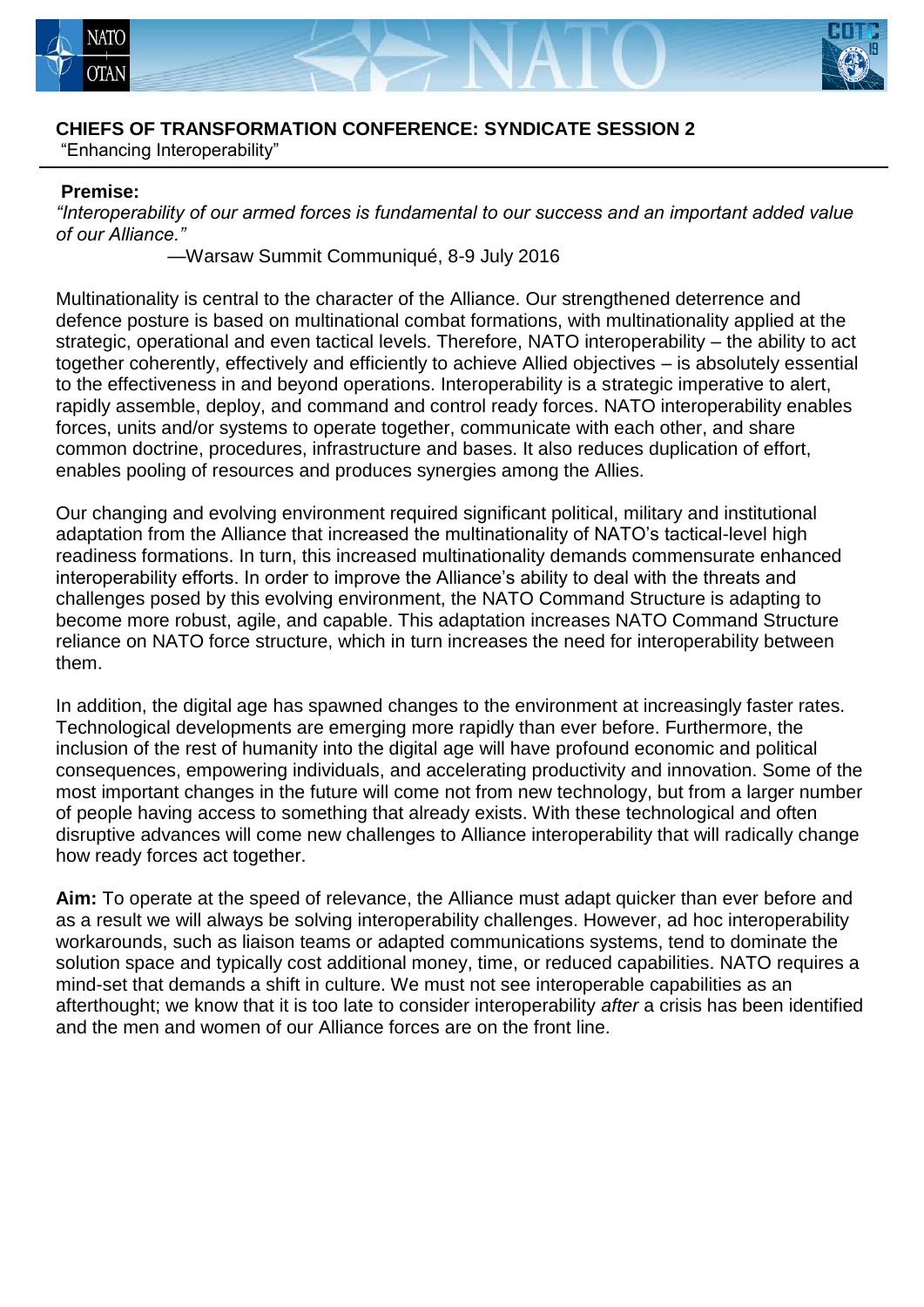



**How ACT approaches these challenges:** The ACT Interoperability Campaign continues to help Allies act together coherently, effectively, and efficiently to achieve tactical, operational, and strategic objectives. As a key element of the ACT warfare development agenda, interoperability is forward looking and enables forces, units and/or systems to operate together and share common doctrine and procedures. Finally, ACT interoperability efforts help reduce duplication, improve pooling of resources, and optimize synergies among Allies.

ACT works with NATO and nations to enhance interoperability along several lines of effort including: Understanding and shaping the future; Capability Development and Defence Planning; Experimentation and Demonstration; Doctrine and Concepts; Training, Exercises and Education, as well as Lessons Learned and Analytics. ACT leverages several tools to promote better interoperability including:

- Forecasting the future operating environment and by applying innovative thinking to determine the impact of emerging and disruptive technologies on future warfare
- Defence Planning to ensure interoperable capabilities to support future NATO missions.
- Doctrine to guide how Allied forces can act together today, and Concepts and that will improve how we act together in the future
- Education & training to prepare and train our people.
- Standards and STANAGS for common and repeated rules to promote and improve interoperability, and; Federated Mission Networking (FMN) that provides a roadmap of technical and procedural specifications for 'day zero' interoperability.
- Policies such as the C3 Interoperability Directive that describe how Allied forces will deliver interoperable C3 capabilities.
- Events such as TIDE Sprint to develop future concepts, requirements and specifications; the TIDE Hackathon to experiment with and understand the impact of disruptive technologies, and; CWIX as an interoperability event to test and verify C2 system to system interoperability.
- Identifying and monitoring lessons and best practices from exercises and missions.

# **How this Syndicate Session approached these challenges:**

We focused on two areas – enhancing interoperability and measuring interoperability. During our first part of the breakout session, we explored how to enhance NATO interoperability. National perspectives to the following critical question were collected:

- What does NATO do well regarding interoperability?
- What does NATO not do well regarding interoperability
- What does NATO not do, but should do, regarding interoperability?
- How does your nation capture interoperability lessons during Exercises?
- How does your nation consider interoperability challenges resulting from the growth of disruptive technologies such as Artificial Intelligence?

For the second part of the breakout session, we considered the difficult task of measuring NATO interoperability, we used the following questions:

- How does your nation identify interoperability challenges?
- How does your nation then assess the impact of interoperability challenges?
- How does your nation develop and manage interoperability gaps?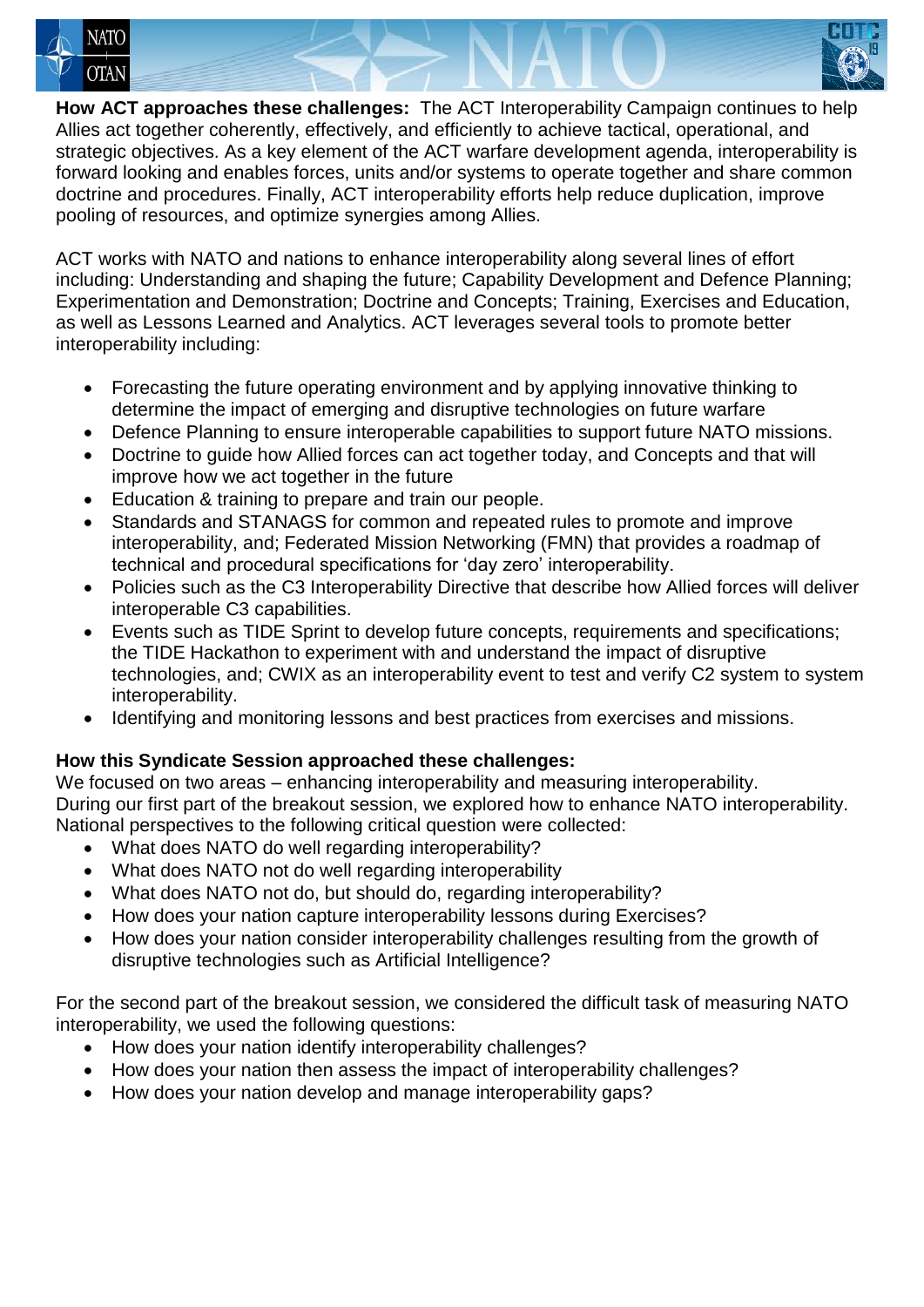



# **Syndicate Discussion Main Points:**

- NATO needs to be better prepared to deal with the interoperability challenges of the future.
- The lessons learned process is reliable, but is not adequately exploited for interoperability.
- One of NATO's strengths is it's doctrine and use of exercises to exchange ideas and baseline common operational practices.
- The Federated Mission Network is a success story, but its benefits need to be better communicated.
- NATO must have better cooperation with the COEs.

# **Syndicate Actionable Items**:

- NATO should better engage strategic leaders on interoperability
- NATO must accelerate the development and enforce the implementation of Standard NATO Agreements (STANAGs)
- NATO should be better at engaging strategic leaders on interoperability (top-down approach)
- Interoperability lessons learned must be captured, shared and implemented
- NATO ACT must find a common framework for interoperability to define structures and remain relevant.

# **Syndicate Closing Plenary Slides**

| "Interoperability" – Summary/Outcomes<br><b>OTAN</b>                                                                                                                                                                                                                                            |  |
|-------------------------------------------------------------------------------------------------------------------------------------------------------------------------------------------------------------------------------------------------------------------------------------------------|--|
| The ability to act together coherently, effectively and efficiently to achieve<br>Allied objectives (NATO Definition)                                                                                                                                                                           |  |
| Summary / Outcomes:<br>■ We need to be better prepared to deal with the interoperability<br>challenges of the future.<br>• Lessons learned process is reliable, but is not adequately exploited for<br>interoperability.<br>• NATO's strengths include: STANAGs, doctrine and use of exercises. |  |
| • Weaknesses include: Implementation, criteria and verification (NDPP).<br>• FMN is a success story, but its benefits need to be better communicated<br>in terms of people, processes and technology.<br>12 Dec 2019                                                                            |  |